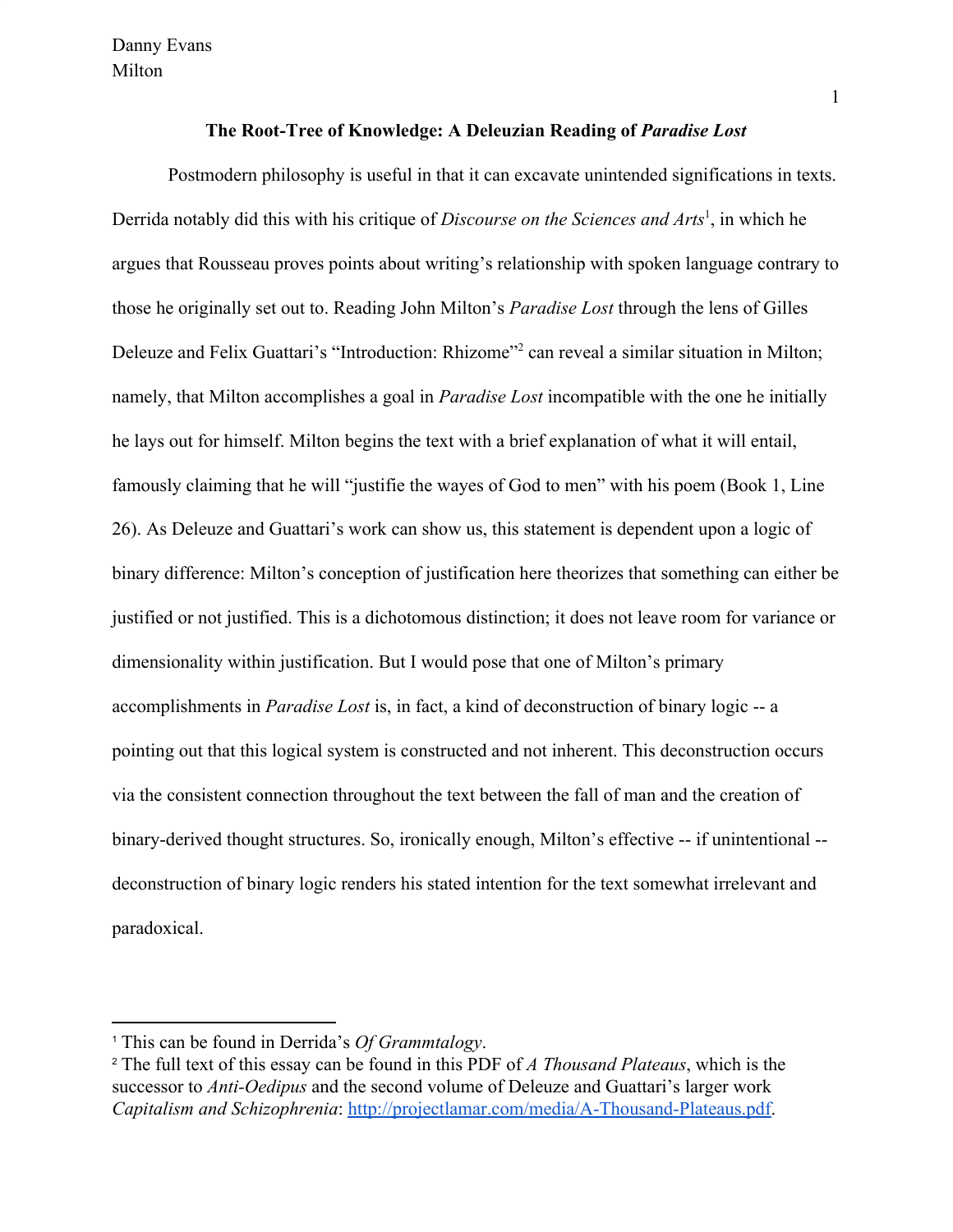Deleuze and Guattari can aid us in understanding how binary logic and the fall of man function in tandem in *Paradise Lost*. As they do in most of their work, Deleuze and Guattari spend much of "Introduction: Rhizome" describing metaphors that can be applied to a wide range of subjects. One metaphorical image they map out in the essay is the root-tree. For Deleuze and Guattari, the image of the root-tree represents a traditionally Western vision of knowledge - a hierarchical knowledge developed through a linear branching off from a single, static point of origin. They use the root-tree to explore "classical" knowledge structures, which they interpret as being driven by dichotomies and binaries: "Binary logic is the spiritual reality of the root-tree" (Deleuze 5). To them, this image of the root-tree that grows through binary branching is an inaccurate and limiting one; they prefer the image of the rhizome, a "subterranean stem" from which all points on and below the tree are inextricably connected to one another (Deleuze 6). The metaphor of the rhizome, unlike that of the root-tree, leaves space for a logic of multiplicity and indeterminacy in terms of the tree's growth and structure; it allows for an understanding of the tree system -- or of a system of knowledge -- that questions temporal and historical absoluteness within that system. The rhizome functions through "principles of connection and heterogeneity," not traceable to any individual point from which growth originates. The root-tree "plots a point," while "any point of a rhizome can be connected to anything other, and must be" (Deleuze 7).

But why the root-tree? What drew Deleuze and Guattari to this specific image, and what about it is so representative of Western thought structures to them? One place the metaphor might be drawn from is the Judeo-Christian myth of Adam and Eve's encounter with the Tree of Knowledge of Good and Evil; after all, the traditions of hermeneutics and teleology in which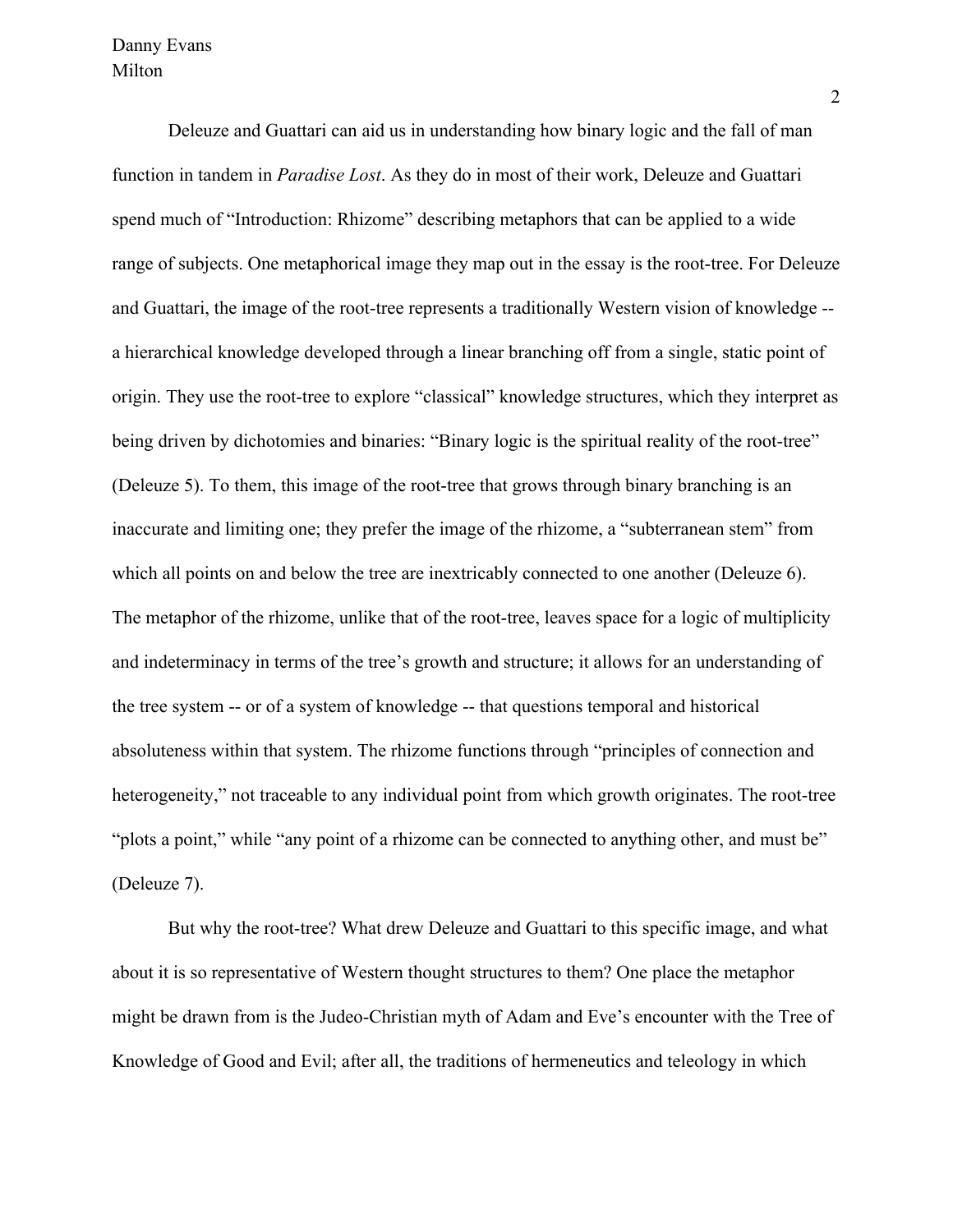Deleuze and Guattari find so much problematic, binary logic originate in Biblical studies<sup>3</sup>. *Paradise Lost* serves as an expansion of the Adam and Eve narrative, and as an example of the exact sort of book Deleuze and Guattari see as directly analogous to root-tree knowledge structures: "The tree is already the image of the world, or the root the image of the world-tree. This is the classical book, … noble [and] signifying" (Deleuze 5). So, we can read Milton's Tree of Knowledge as an instance of Deleuze and Guattari's root-tree. A comparative reading of



"Introduction: Rhizome" and Milton, then, demonstrates that the fall(s) of man in *Paradise Lost* -- including Eve's dream of Satan, Eve's consumption of fruit from the Tree, and Adam's decision to fall from grace alongside Eve -- is about the establishment of hierarchical, Western knowledge structures based on root-tree logic.

Milton's descriptions of the Tree of Knowledge of Good and Evil, a name that belies binary-centric thought patterns in and of itself, confirm that the fall of man is predicated on the

<sup>&</sup>lt;sup>3</sup> One Christian theologian worth looking at here is Joachim de Fiore, who attempted to explicate hierarchies of knowledge and virtue visually through drawings of trees. Three particularly pertinent pieces of art by de Fiore have been inserted into the text.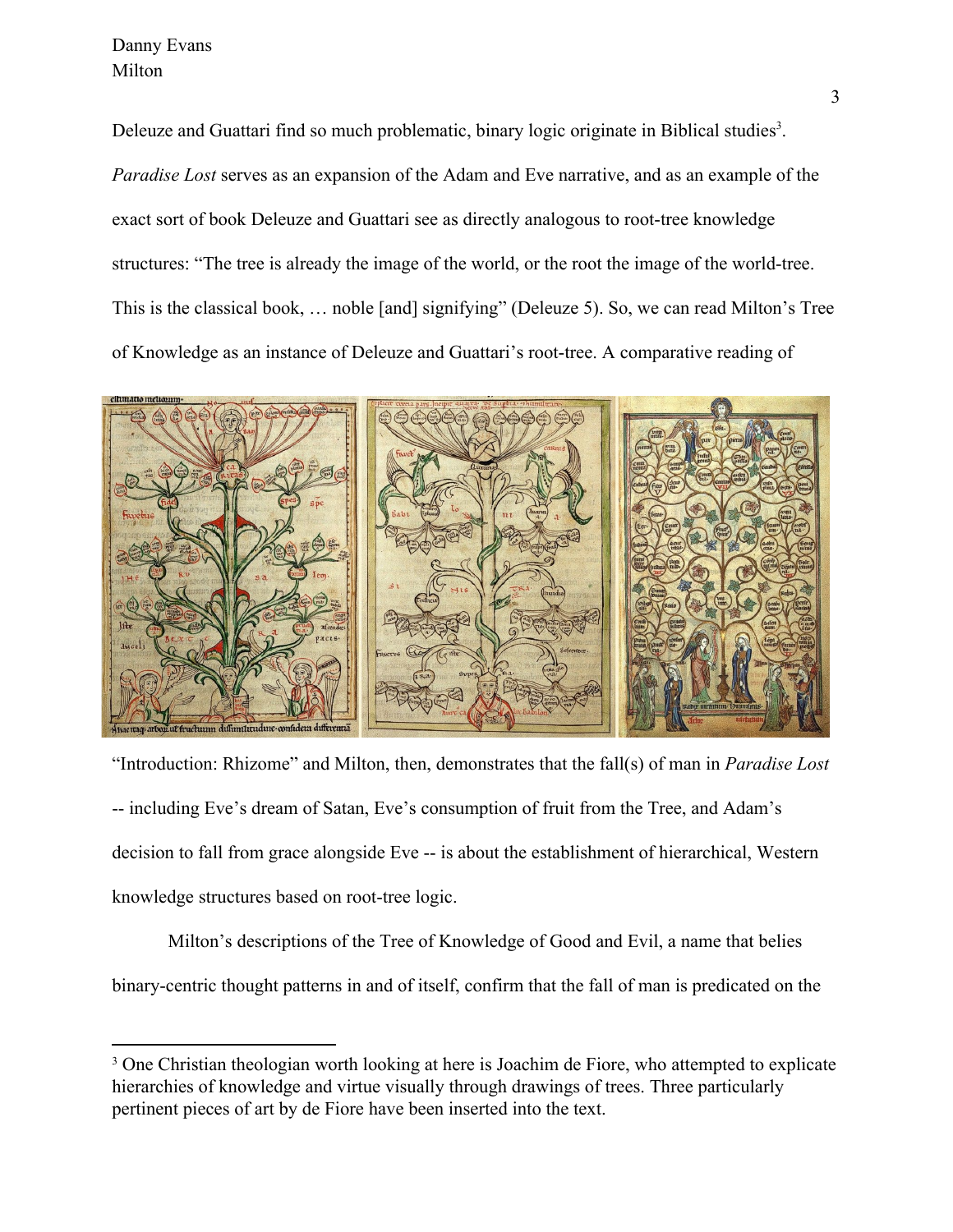creation of dichotomies. Milton writes that what the Tree contains is "Knowledge of Good bought dear by knowing ill" (Book 4, Line 222); in other words, the Tree offers the ability to understand the good through understanding the evil. So, what Adam and Eve ingest when they eat from it is an understanding of existence that relies on the logic of dichotomy -- a thought system based on the idea that to experience a certain thing (goodness), one must also experience its opposite (evilness). The notion that opposites exist is, on a basic level, reliant on binary logic. Deleuze and Guattari remind us that this "dichotomous" system of knowledge is "the most classical and well reflected, oldest, and weariest kind of thought" (Deleuze 5). If we think of Adam and Eve's consumption of fruit from the Tree as a founding event in one conception of human history, and of its result as the development of binary logic, it seems obvious that the "oldest" system of understanding would be a "dichotomous" one.

The way Milton details the boundaries surrounding the Tree displays the binary logic upon which the Tree is constructed:

Of *Eden*, where delicious Paradise, Now nearer, Crowns with her enclosure green, As with a rural mound the champain head Of a steep wilderness, whose hairie sides With thicket overgrown, grottesque and wilde, Access deni'd; and over head up grew Insuperable highth of loftiest shade, Cedar, and Pine, and Firr, and branching Palm, A Silvan Scene, and as the ranks ascend Shade above shade, a woodie Theatre Of stateliest view. Yet higher then thir tops The verdurous wall of paradise up sprung[.] *Book 4, Lines 132-143*

The concept of a boundary, like that of opposites, depends on binary logic; one portion of something can exist inside the lines that are drawn, while the other portion must be excluded. The "thicket overgrown" outside Eden is "denied" any "access" to paradise, and the only object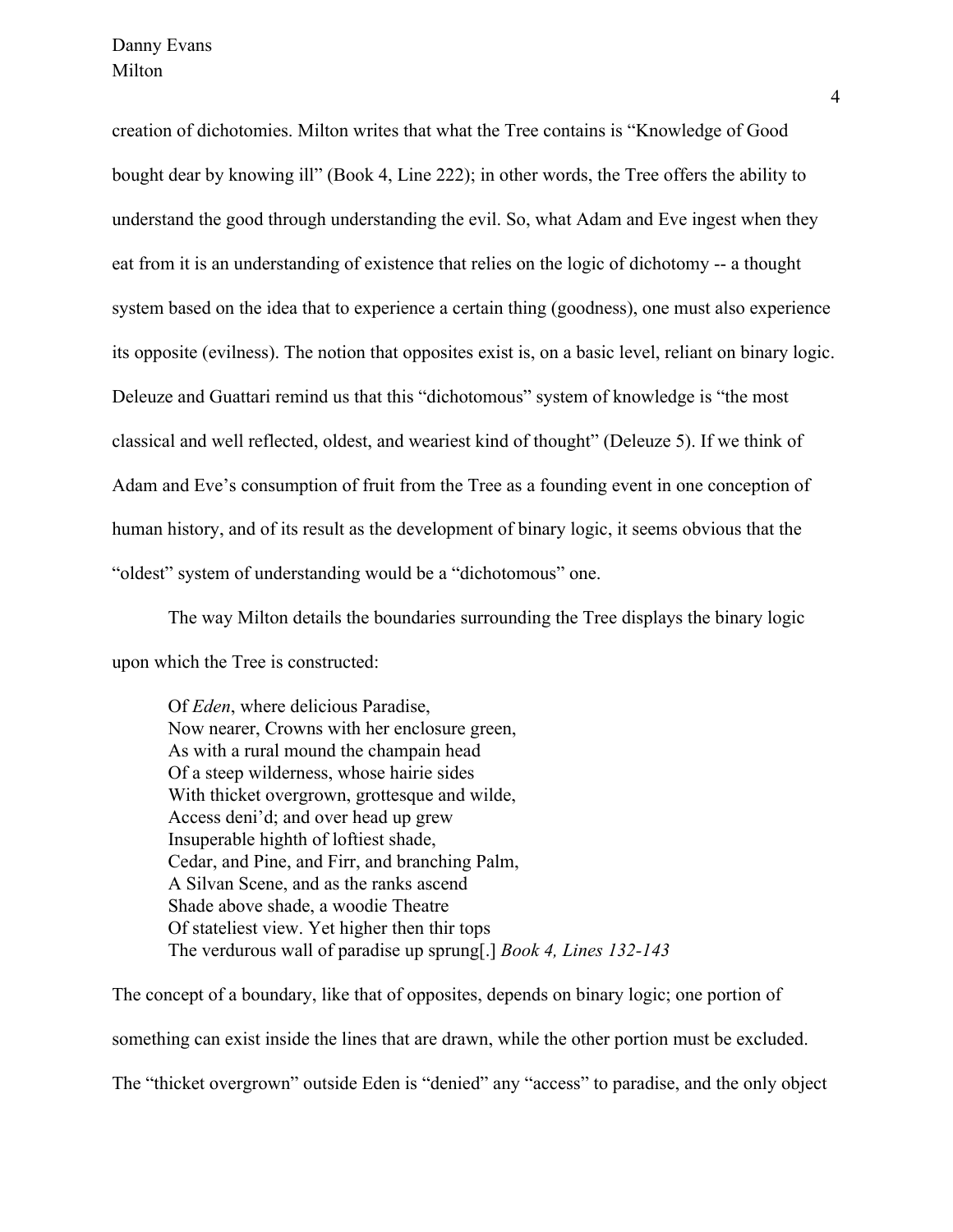"higher" than the "tops" of the trees of Eden -- including, apparently, the Tree of Knowledge of Good and Evil -- is the "wall of paradise." It seems the Tree of Knowledge of Good and Evil does not just contain binary distinctions in its fruit: it is also surrounded by them. The natural objects inside the walls are representative of "delicious Paradise," but those outside are "grottesque and wild." These objects are all God's creations, but the root-tree logic of the wall dictates that some of them are superior to others. Deleuze and Guattari would agree that boundaries are built on dichotomies. They are critical of "rigidified territorialities" (Deleuze 15), preferring deterritorialized, nomadic subjects that lack nationalistic self-definition; their greatest fear is a politics of absolute truths and divisive boundaries, like those surrounding the Tree. They claim that "one can never posit a dualism or a dichotomy, even in the rudimentary form of the good and the bad." Deleuze and Guattari are so adamant about this point because they believe that "groups and individuals contain microfascisms just waiting to crystallize" through "organization" (Deleuze 9-10); to put it simply, they see the violent potential of regularizations and categorizations based on binary logic.

William Blake's *The Marriage of Heaven and Hell*, which can be conceptualized as a theoretical critique of *Paradise Lost<sup>4</sup>*, is helpful in understanding this point. One of Blake's most thought-provoking Proverbs of Hell from that text is "What is now proved was once only imagined" (Blake 8); he is reminding us that truth is a fluidic substance that changes depending on who is "organiz[ing]" structures within a "multiplicity" (Deleuze 7). This creation of truth through binary logic makes space for the aforementioned political situations Deleuze and

<sup>4</sup> Blake does, after all, claim that the "reason Milton wrote in fetters when he wrote of Angels and God, and at liberty when of Devils and Hell, is because he was a true Poet and of the Devils party without knowing it" in the text (Blake 6).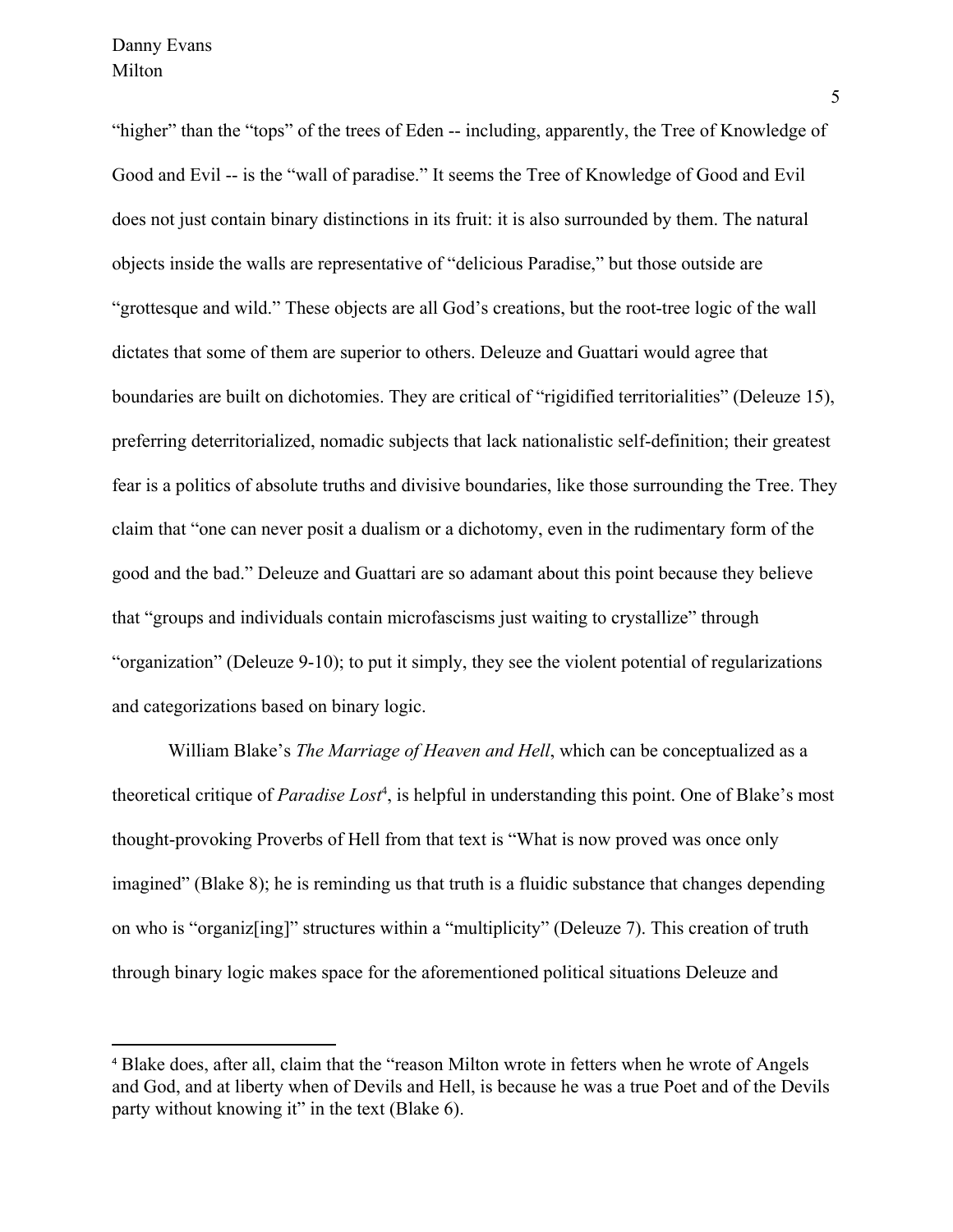Guattari see as dangerous. And here we see the fall of man: the establishment of binaries, and the resulting possibility of a "power takeover by a dominan [ce] within a political multiplicity"

(Deleuze 7)

Rereading certain scenes of *Paradise Lost* from before the fall of man with "Introduction: Rhizome" in mind is useful; moments of logic structured around multiplicities rather than around binaries before the fall highlight just how binary-centric life becomes for Adam and Eve after it. One noteworthy moment of rhizomatic, non-binary logic making an appearance before the fall is when Eve views her reflection in an Edenic pool of water:

As I bent down to look, just opposite, A Shape within the watry gleam appeard Bending to look on me, I started back, It started back, but pleas'd I soon returnd Pleas'd it returnd as soon with answering looks Of sympathie and love… *Book 4, Lines 460-465*

From a Deleuzian perspective, the way Eve describes her reflection is not hindered by the binaries that limit our normal understanding of how mirroring works. "Mimicry is a very bad concept, since it relies on binary logic to describe phenomena of an entirely different nature," Deleuze and Guattari write (Deleuze 11), essentially stating that the one-to-one relationship with which we understand reflection lacks nuance. They offer a different interpretation of how the process of mimicry works: "[The reflection] forms a rhizome with the world, there is an aparallel evolution of the [reflection] and the world" (Deleuze 11). The way Eve characterizes her experience with her reflection feels distinctly non-binary. She describes the reflection as if it has sentience, instead of as a straightforward mimicry of her actions: the phrase "Pleas'd it returnd as soon with answering looks / Of sympathie and love…" imparts the reflection with emotional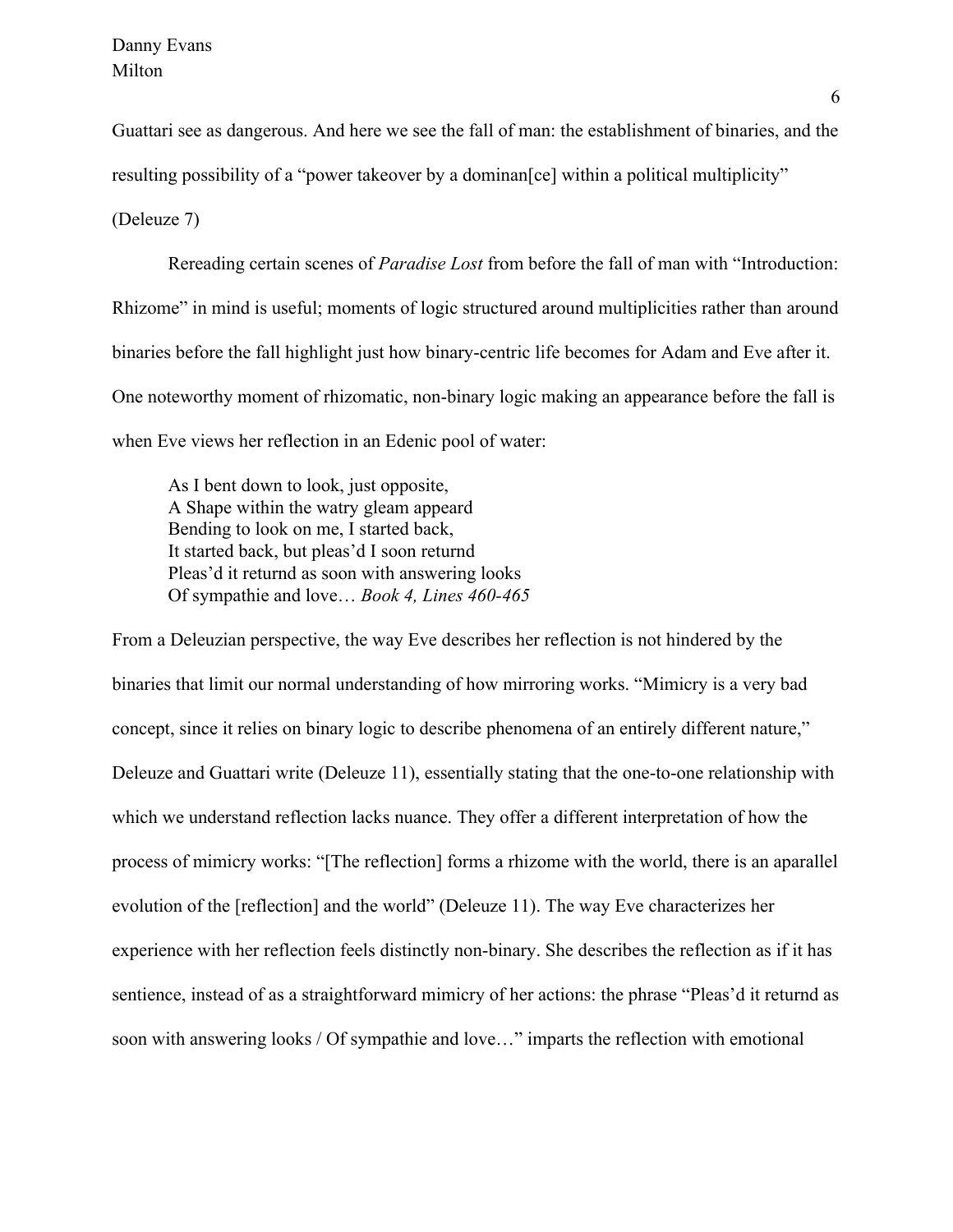intention, which implies that a "circular system of ramification" (Deleuze 5), rather than root-tree logic, is at play.

Here, again, Blake's Proverbs of Hell can help us interpret "Introduction: Rhizome," and its relationship to Milton. "A fool sees not the same tree a wise man sees," Blake writes (Blake 7). This points to the fact a person's perception of something can be thought of as a reflection of sorts -- a reflection in the brain -- and that, like the Deleuzian reflection Eve describes, perception is rhizomatic and not built on an A to B relationship. After Adam and Eve's fall, Milton does not write of any thinking that could be categorized as non-binary in the way Eve and Blake's<sup>5</sup> understandings of perception are; once more, we see that the fall is related to the invention of a new, divisive sort of logic.

It is clear that the event that dooms man to suffering outside Paradise is not the discovery of evil -- it is the invention of the idea that evil can be cleanly divided from good. This discovery makes room for one of the most tangible instances of the fall's consequences in the poem: the bloody history of man explained to Adam by Michael in Books 11 and 12. Michael's description of a battle that he shows Adam confirms that man's fall comes from the establishment of binary logic. He characterizes two unnamed, warring coalitions of humans as partaking in a "factious opposition," choosing not to identify either side as just (Book 11, Line 664). Instead of doing so, he plainly remarks that "on each hand" of the battle there has been "slaughter and gigantic deeds" (Book 11, Line 659). It is of utmost importance that Michael positions to Adam the two warring sides as standing on equal ground morally; this supports the Deleuzian idea that the

<sup>5</sup> Blake is relatively explicit about the fact that he sees problems with binary logic in *The Marriage of Heaven and Hell*. He writes, in the voice of the Devil, that "man has no body distinct from his soul for that calld Body is a portion of soul" (Blake 4).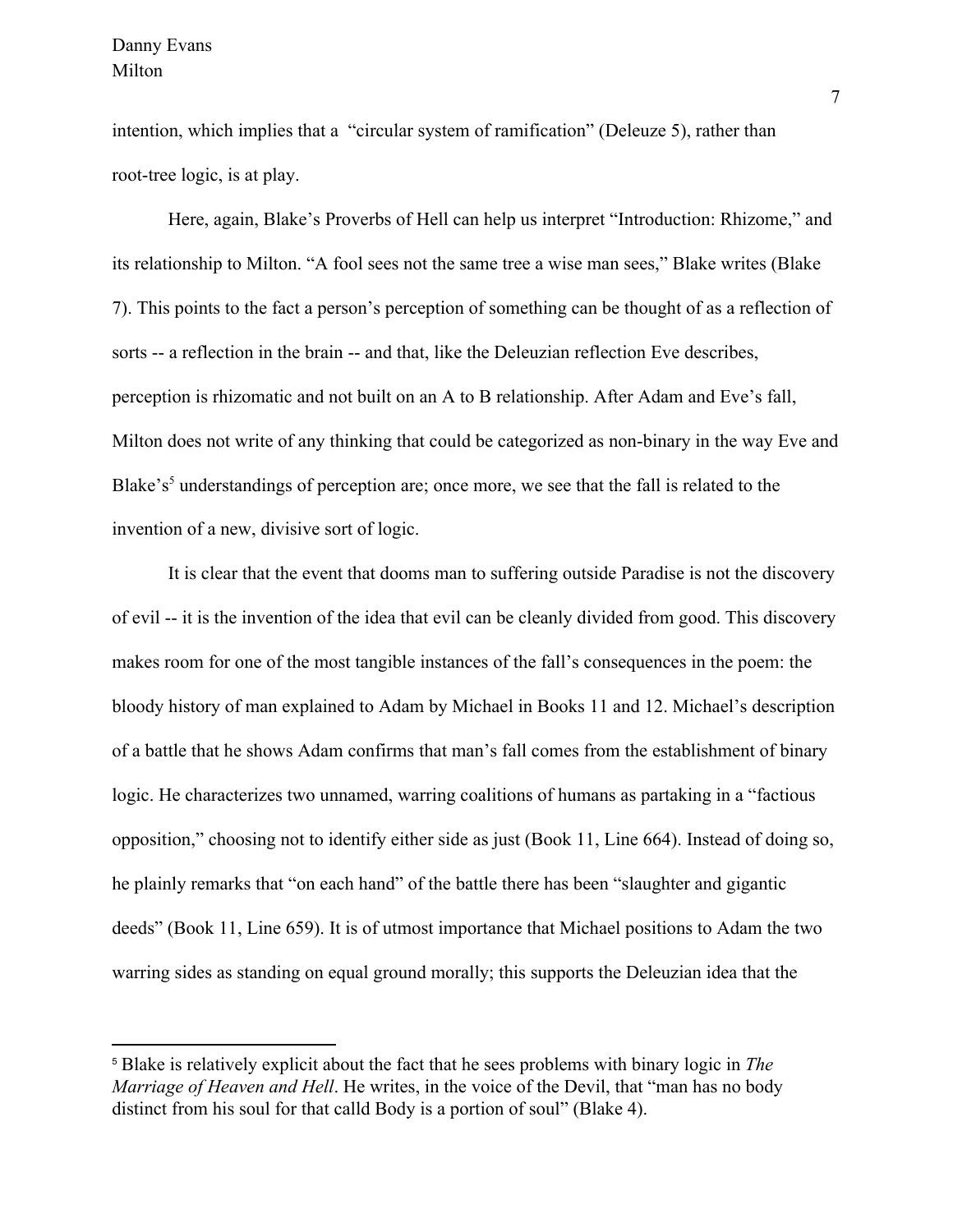creation of binary logic leads to violence, as both sides would have believed they were in the right and that the other side was in the wrong. In *A Thousand Plateaus*, violence is a "power takeover" by a "dominan[ce]" that self-righteously believes in its justness (Deleuze 7); as Adam's vision of war through Michael shows us, violence defined in this way is foundationally composed of binary logic. Another of Blake's Proverbs of Hell attests to the fact that "Every thing possible to be believd is an image of truth" (Blake 8). Truth as a concept is based on its antithetical distinction from falseness; we can imagine the warring parties of Adam's vision as being confident in their "believd" reasons for fighting, which are "an image of truth" within their reality of binary logic. The fall of man results in violence in Milton, as binaries do in Deleuze: once more, we see that the fall of man is a metaphor for the discovery of thought structures premised on dichotomy.

Uncovering the binary deconstruction that surprisingly exists below the surface of *Paradise Lost* has been powerful for me in terms of my personal relationship with the poem. Through this process, I have realized that much of the frustration I experienced while reading *Paradise Lost* before I applied Deleuze to it actually came from the same sort of root-tree logic that Milton's Tree apparently imparts upon man. For example, I spent a lot of time during my initial reading of the book worrying about the paradoxical nature of certain aspects of it. Even petty paradoxes bothered me, like Milton's renditions of light and darkness in Hell and Heaven. When explicating Hell's appearance, he writes, "As one great Furnace flam'd, yet from those flames / No light, but rather darkness visible" (Book 1, Lines 62-63), and when expounding on God's physical state he writes, "Eternal King; thee Author of all being, / Fountain of Light, thy self invisible" (Book 3, Lines 374-376). The visual paradoxes inherent in these descriptions were

8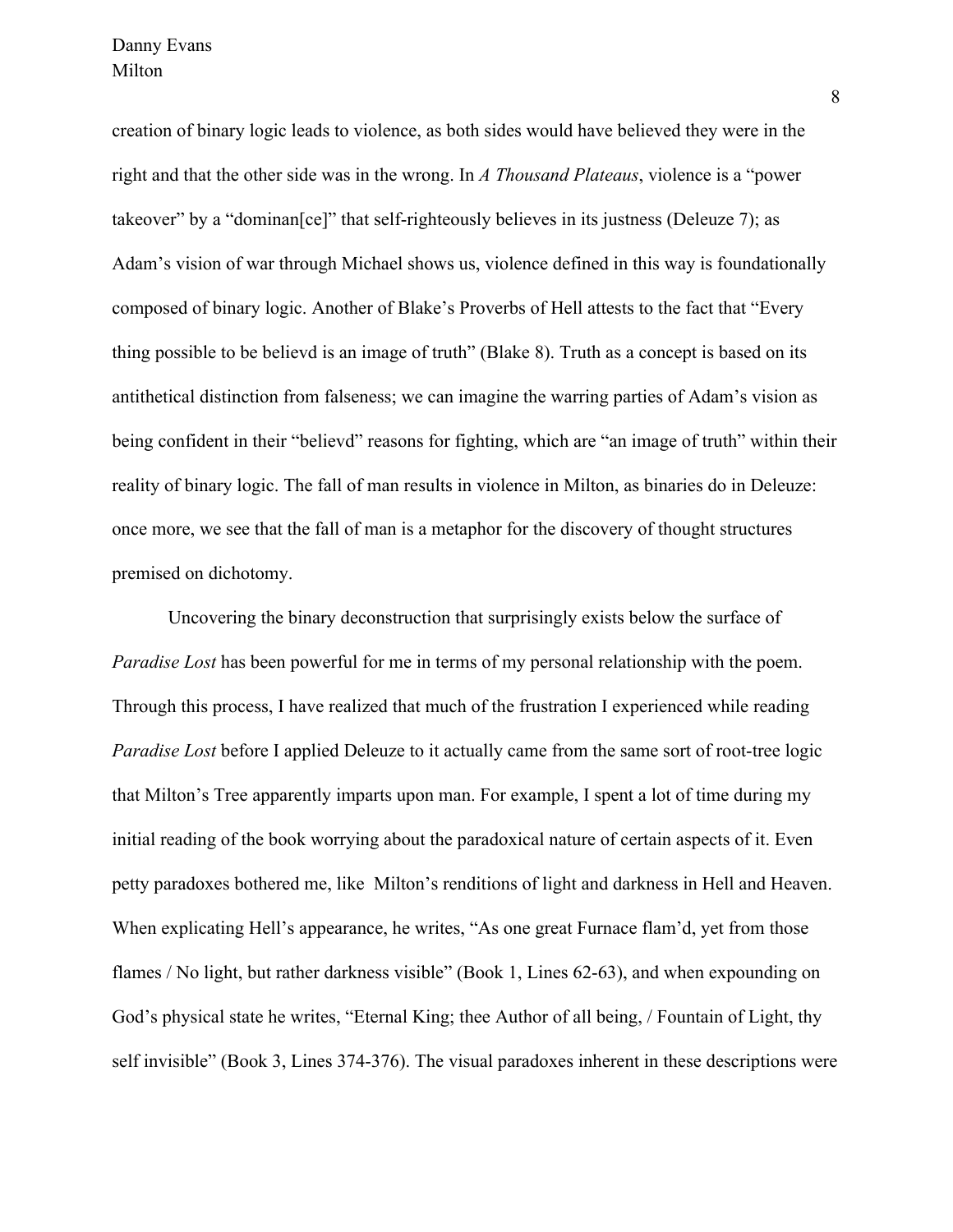at first difficult for me; how could I read *Paradise Lost* as a justification of the world if its representations of the world were so paradoxical? But encountering Deleuze's application of the concept of root-tree logic to the process of reading alleviated many of these fears for me. "What a vapid idea, the book as the image of the world," he writes of the Western understanding of "the Total Work or Magnum Opus" (Deleuze 6). Deleuze advocates for a sort of reading that is not based on looking for accurate representation of the world in the book but instead on "decentering" the book and its relationship to the world through "a method of the rhizome type" (Deleuze 8). Basically, Deleuze wants us to think about reading just like how he wants us to think about reflection -- through an indeterminate logic of multiplicity that denies any possibility of a one-to-one relationship. When reading *Paradise Lost* in this manner, I cannot find anything bothersome about Milton's paradoxical descriptions of Heaven and Hell because, to Deleuze, the poem creates a rhizome with the world, not an image of it. Given this, why should I even want for anything like "accuracy" from it?

Deeper philosophical paradoxes in *Paradise Lost* frustrated me even more than descriptive ones upon my initial reading. The strange tension between God's assertion of man's free will and his traits of omnipotence, omnipresence, and omniscience left me feeling disconnected from the text emotionally. God attempts to explain the coexistence of his Heavenly traits with man's free will through an intellectual process that I found paradoxical:

… They therefore as to right belongd, So were created, nor can justly accuse Thir maker, or thir making, or thir Fate, As if predestination over-ruld Thir will, dispos'd by absolute Decree Of high foreknowledge; they themselves decreed Their own revolt, not I; if I foreknew, Foreknowledge had no influence on their fault, Which had no less prov'd certain unforeknown. *Book 3, Lines 111-119*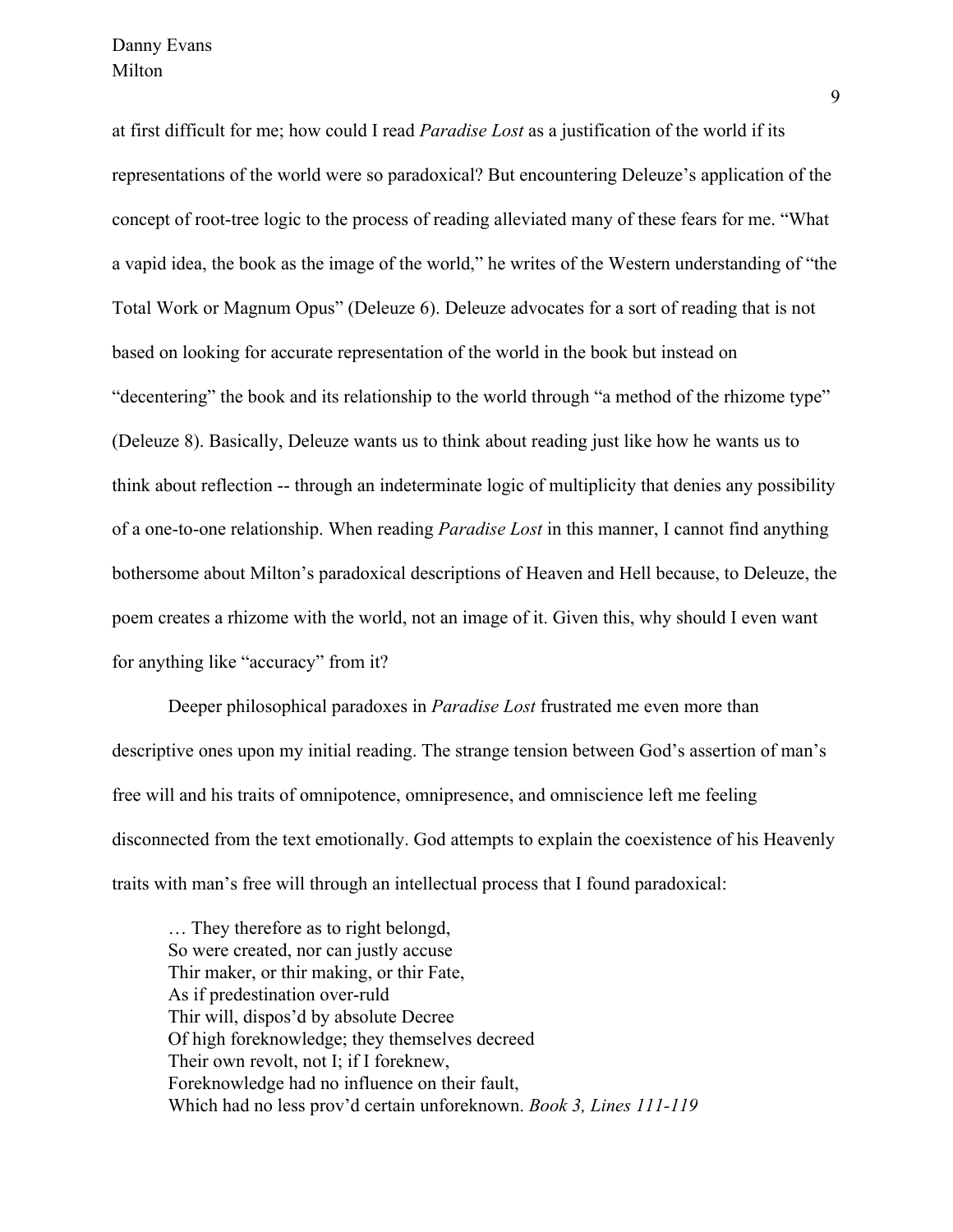Essentially, God here is defending the fact that he created man with foreknowledge that they would commit the original sin by stating that his foreknowledge does not preclude the existence of free will; he claims that "[Adam and Eve] themselves decreed / Their own revolt" and that his "foreknowledge" of the event "had no influence on their fault." This portion irked me immensely when I first read it. Foreknowledge seems to require predetermination, which, as far as I can tell, cannot coexist with free will. I couldn't help but wonder, what was Milton even doing here? Why personify God if his verbal output has to end up so impenetrable? By including God's ultimately paradoxical defense, did Milton not just make the poem -- and God himself -- less believable?

Again, this portion of *Paradise Lost* becomes a great deal less frustrating when read through a Deleuzian lens. According to Deleuze, "writing has nothing to do with signifying" reality (Deleuze 4-5). But what a good book actually *can* "assure," in his worldview, is the "deterritorialization of the world" (Deleuze 11). When we think of writing as an asignifying force that interacts with the world through a non-representative, non-rational logic of multiplicity, Milton's God is actually quite digestible. *Paradise Lost*, then, does not form an image of the world. Rather, the poem and the world just complicate each other, residing forever in an atemporal, rhizomatic feedback loop. A mind-expanding -- if overquoted -- Blakeism is pertinent here: "If the doors of perception were cleansed every thing would appear to man as it is: Infinite" (Blake 14). I visualize "the doors of perception" as the physical actualization of binary logic. I feel this way because binary logic governs many systems that directly affect the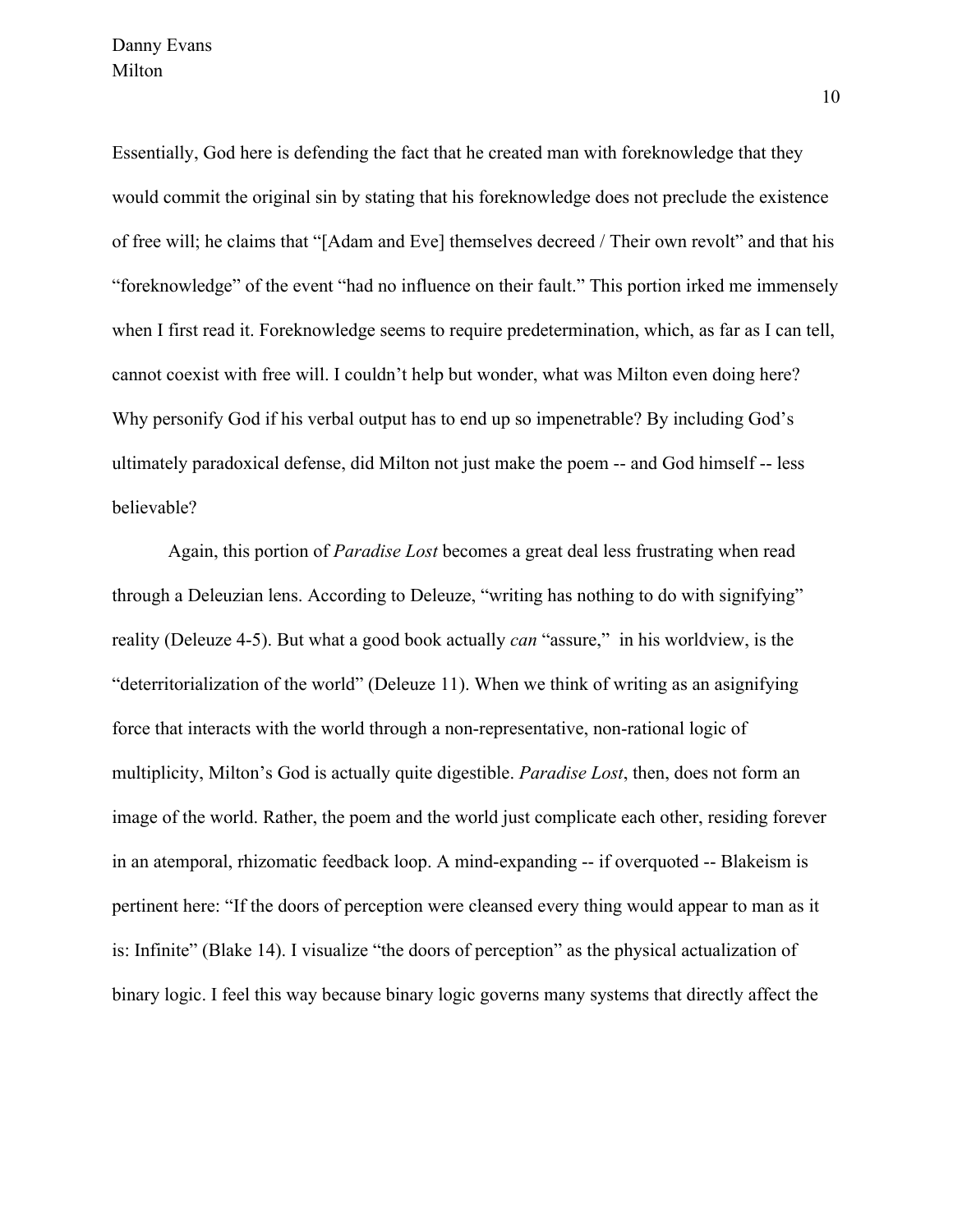way we perceive the world, such as language<sup>6</sup>. What would happen if we were to be "cleansed" of binary logic? Perhaps we would then be able to see the world how I have learned to see *Paradise Lost* -- as "rhizomatic," or maybe even "infinite."

<sup>&</sup>lt;sup>6</sup> The classic philosophical thought experiment of categorizing chairs can prove the notion that, 1) language is constructed through binary logic, and 2) language literally alters our experience of reality. Consider a person looking at a barstool and a luxurious, leather chair covered in pillows. The bar stool has perhaps more in common with a traditional dining room chair than the luxurious chair in terms of the materials it's built with. However, it's linguistically demarcated as a *stool* while the leather chair is called a *chair*. So, binary logic is at play (through the division of chairs and non-chairs), and our perception of reality is being altered (we come to perceive the leather chair as a chair and the barstool as a stool).